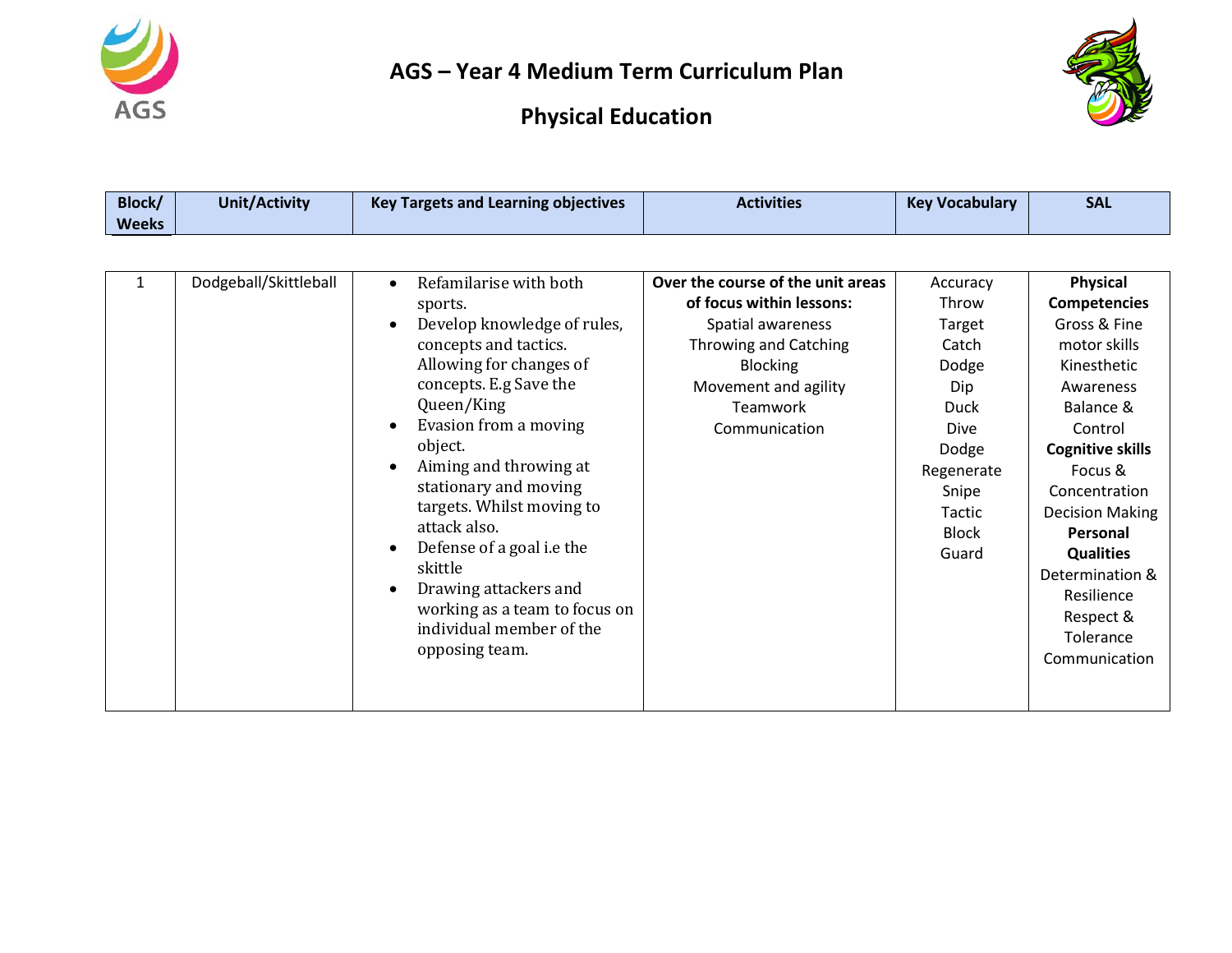



| Benchball | Pupils will focus on<br>$\bullet$                       | Over the course of the unit areas | Attacking             | <b>Physical</b>         |
|-----------|---------------------------------------------------------|-----------------------------------|-----------------------|-------------------------|
|           | developing game play with                               | of focus within lessons:          | Defending             | <b>Competencies</b>     |
|           | some fluency and accuracy.                              | <b>Ball Familarisation</b>        | Passing               | Gross & Fine            |
|           | Use a range of throwing and                             | Travelling with and without the   | <b>Chest Pass</b>     | motor skills            |
|           | catching techniques.                                    | ball                              | <b>Bounce Pass</b>    | Balance &               |
|           | In all game activities, pupils                          | Movement skills                   | <b>Team Play</b>      | Control                 |
|           | will find ways of attacking                             | Attacking skills                  | Team positions        | <b>Cognitive skills</b> |
|           | successfully.                                           | Sending & Receiving               | <b>Creating Space</b> | Focus &                 |
|           | Use a variety of simple tactics                         | Space                             |                       | Concentration           |
|           | for attacking well, keeping                             | <b>Rules and Scoring</b>          |                       | <b>Decision Making</b>  |
|           | possession of the ball as a                             | Competitive game situation        |                       | Creativity              |
|           | team, and working to get into                           |                                   |                       | Personal                |
|           | scoring positions.                                      |                                   |                       | <b>Qualities</b>        |
|           | Will begin to watch and                                 |                                   |                       | Responsibility &        |
|           | describe others                                         |                                   |                       | Leadership              |
|           | performances, as well as                                |                                   |                       | Respect &               |
|           | their own, and suggest basic<br>methods of improvement. |                                   |                       | Tolerance               |
|           | To keep and run a game                                  |                                   |                       | Communication           |
|           | using a set of rules.                                   |                                   |                       | <b>Physical Fitness</b> |
|           |                                                         |                                   |                       | Core Stability &        |
|           |                                                         |                                   |                       | Strength                |
|           |                                                         |                                   |                       | Flexibility             |
| Football  | Pupil will develop on basic<br>$\bullet$                | Over the course of the unit areas | Control               | <b>Physical</b>         |
|           | passing skills for football.                            | of focus within lessons:          | Passing               | <b>Competencies</b>     |
|           | To develop ball control and                             | <b>Ball Familarisation</b>        | Receiving             | Gross & Fine            |
|           | familiarity whilst both                                 | Variety of passing                | Positioning           | motor skills            |
|           | stationary and moving.                                  | Dribbling and movement            | Attacking             | Balance &               |
|           | To understand the concept                               | Striking and long passing         | Defending             | Control                 |
|           | and importance of space.                                | Defending                         | Space                 | <b>Cognitive skills</b> |
|           | To understand the effect of<br>$\bullet$                | Conditioned games                 | Movement              | Focus &                 |
|           | exercise and develop an                                 |                                   | Pressure              | Concentration           |
|           | attitude of fair play,                                  |                                   | Accuracy              | <b>Decision Making</b>  |
|           |                                                         |                                   | Sportsmanship         | Creativity              |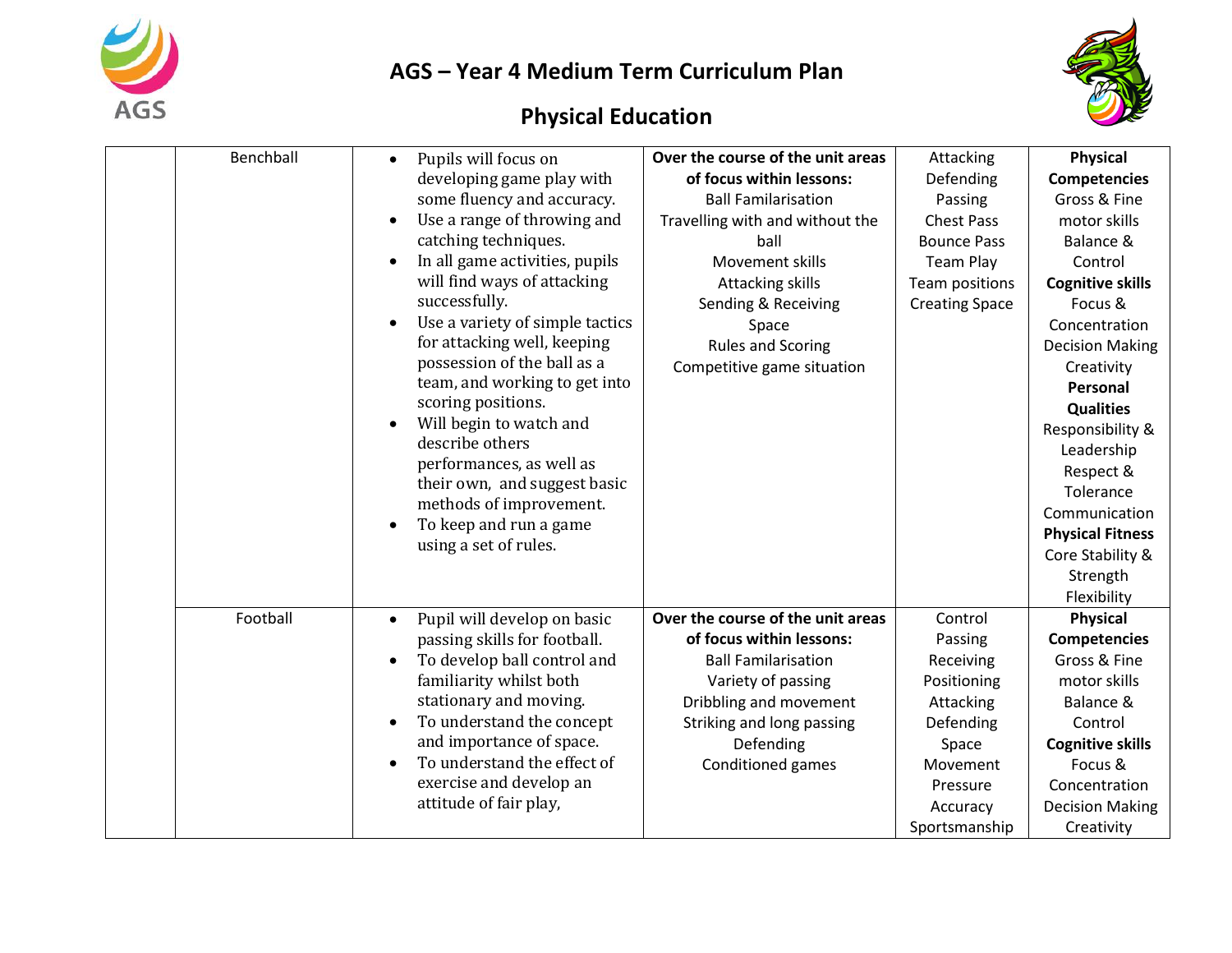



|                |           | sportsmanship and                        |                                   | Fairplay            | Personal                |
|----------------|-----------|------------------------------------------|-----------------------------------|---------------------|-------------------------|
|                |           | enjoyment.                               |                                   |                     | <b>Qualities</b>        |
|                |           |                                          |                                   |                     | Responsibility &        |
|                |           |                                          |                                   |                     | Leadership              |
|                |           |                                          |                                   |                     | Respect &               |
|                |           |                                          |                                   |                     | Tolerance               |
|                |           |                                          |                                   |                     | Communication           |
|                |           |                                          |                                   |                     | <b>Physical Fitness</b> |
|                |           |                                          |                                   |                     | Core Stability &        |
|                |           |                                          |                                   |                     | Strength                |
|                |           |                                          |                                   |                     | Flexibility             |
|                | Athletics | In this unit pupils will be<br>$\bullet$ | Over the course of the unit areas | Running             | Personal                |
| $\overline{2}$ |           | introduced to the concept of             | of focus within lessons:          | Jumping             | <b>Qualities</b>        |
|                |           | throwing for distance using a            | <b>Sprint Running</b>             | Throwing            | Motivation              |
|                |           | range of objects, jumping for            | <b>Running - Relays</b>           | Stance              | Confidence & Self       |
|                |           | distance and with accuracy.              | Jumping - High and Long           | Stamina             | esteem                  |
|                |           | Pupils will accurately replicate         | Throwing for Accuracy             | Speed               | Determination &         |
|                |           | running challenges and                   | Throwing for distance             | Baton and           | Resilience              |
|                |           | competitions that require both           | Middle/Long distance run          | Exchange            | Communication           |
|                |           | speed and stamina.                       |                                   | Pace                | <b>Physical Fitness</b> |
|                |           | In all athletic activity, pupils         |                                   | <b>Scissor Kick</b> | Stamina                 |
|                |           | will engage in performing                |                                   | Take off and        | Speed                   |
|                |           | skills, measuring and recording          |                                   | Landing             |                         |
|                |           | their own performance.                   |                                   | Reaction            |                         |
|                |           | Pupils will develop the ability          |                                   |                     |                         |
|                |           | follow safety                            |                                   |                     |                         |
|                |           | procedures and handle                    |                                   |                     |                         |
|                |           | equipment correctly.                     |                                   |                     |                         |
|                |           | All lessons working towards              |                                   |                     |                         |
|                |           | developing and refining skills           |                                   |                     |                         |
|                |           | ready for KS2 Sports day and             |                                   |                     |                         |
|                |           | MPSL Competition.                        |                                   |                     |                         |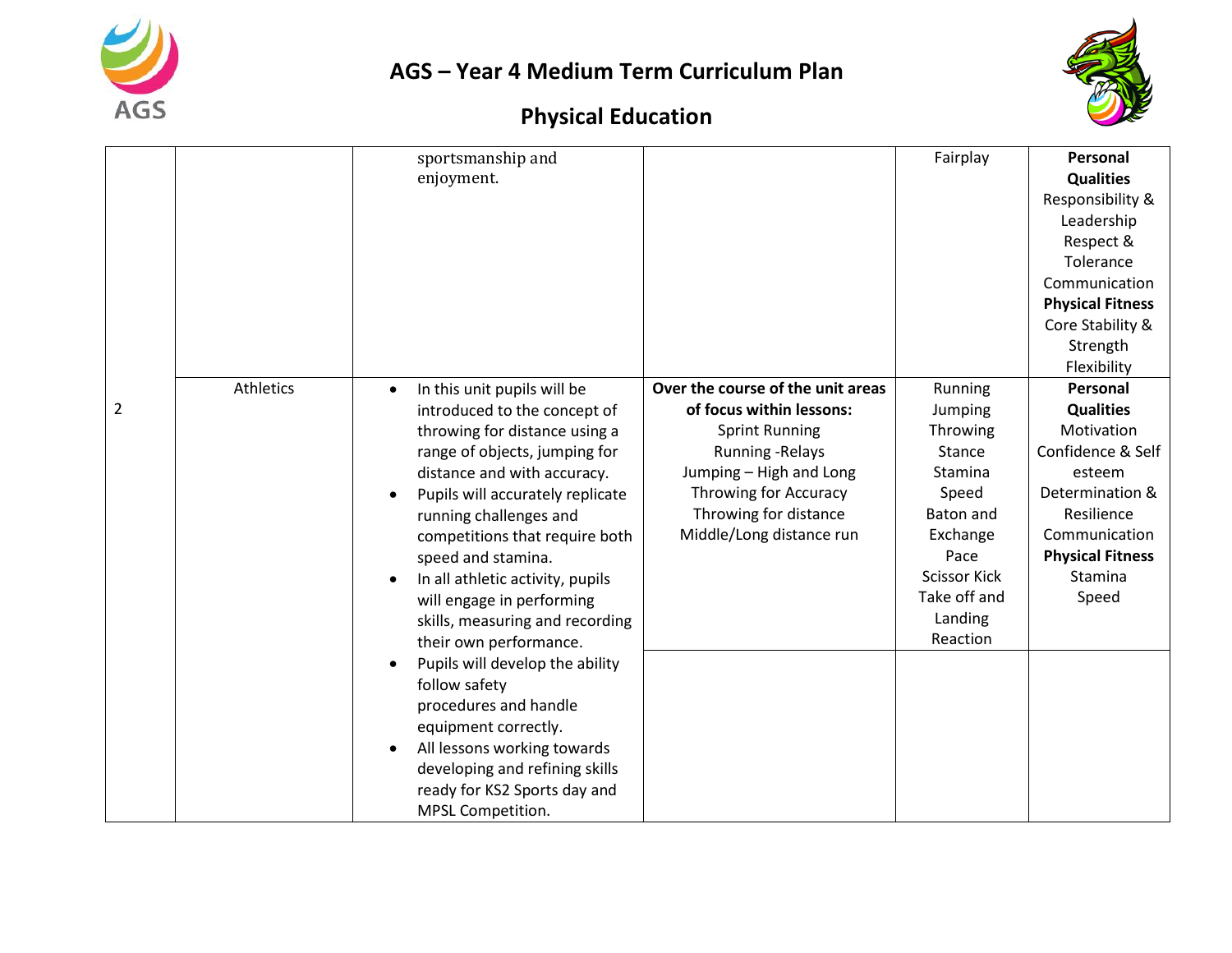



| Rugby      | Pupils look to build on<br>$\bullet$<br>aspects of previous ball<br>games using invasion tactics<br>Catching and passing with<br>the concept of the ball going<br>backwards but running<br>forward. Drawing a defender<br>and passing into space.<br>Pupils use the idea of                                         | All focuses are dependent on<br>student ability.<br><b>Rugby</b><br>Evading opposition<br>Giving and receiving a pass<br>Maintain possession and moving<br>forward with the ball<br>Following basic rules/concepts of<br>rugby                                          | Catch<br>Pass<br>Space<br><b>Try</b><br>Target<br>Evasion<br>Step<br>Acceleration                                                           | <b>Physical</b><br><b>Competencies</b><br>Gross & Fine<br>motor skills<br>Personal<br><b>Qualities</b><br>Confidence & Self<br>esteem<br>& Strength                                           |
|------------|---------------------------------------------------------------------------------------------------------------------------------------------------------------------------------------------------------------------------------------------------------------------------------------------------------------------|-------------------------------------------------------------------------------------------------------------------------------------------------------------------------------------------------------------------------------------------------------------------------|---------------------------------------------------------------------------------------------------------------------------------------------|-----------------------------------------------------------------------------------------------------------------------------------------------------------------------------------------------|
|            | developing footwork and<br>balance to beat a defender<br>and run in to space. Moving a<br>defender around to create a<br>gap for a team mate                                                                                                                                                                        |                                                                                                                                                                                                                                                                         |                                                                                                                                             |                                                                                                                                                                                               |
| Basketball | Reiterate benchball so pupils<br>$\bullet$<br>can understand similarities<br>Pupils will focus on<br>developing basketball game<br>play with some fluency and<br>accuracy.<br>Use a range of throwing and<br>catching techniques.<br>In all game activities, pupils<br>will find ways of attacking<br>successfully. | Over the course of the unit areas<br>of focus within lessons:<br><b>Ball Familarisation</b><br>Travelling with and without the<br>ball<br>Movement skills<br>Attacking skills<br>Sending & Receiving<br>Space<br><b>Rules and Scoring</b><br>Competitive game situation | Attacking<br>Defending<br>Passing<br><b>Chest Pass</b><br><b>Bounce Pass</b><br><b>Team Play</b><br>Team positions<br><b>Creating Space</b> | <b>Physical</b><br><b>Competencies</b><br>Gross & Fine<br>motor skills<br>Balance &<br>Control<br><b>Cognitive skills</b><br>Focus &<br>Concentration<br><b>Decision Making</b><br>Creativity |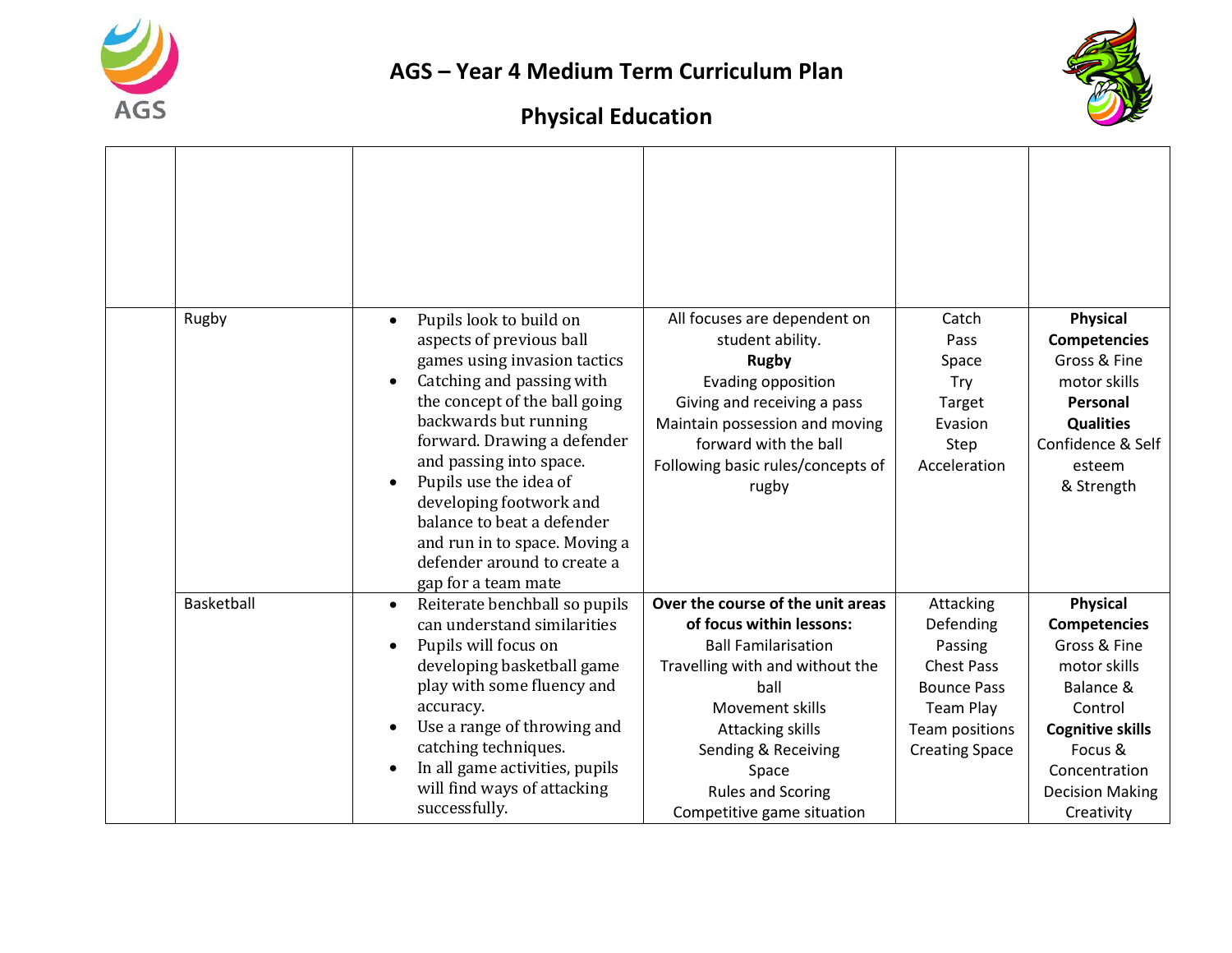



| Use a variety of simple tactics<br>for attacking well, keeping<br>possession of the ball as a<br>team, and working to get into | Personal<br><b>Qualities</b><br>Responsibility &<br>Leadership     |
|--------------------------------------------------------------------------------------------------------------------------------|--------------------------------------------------------------------|
| scoring positions.<br>Gain better understanding of<br>basketball rules.                                                        | Respect &<br>Tolerance<br>Communication<br><b>Physical Fitness</b> |
|                                                                                                                                | Core Stability &<br>Strength<br>Flexibility                        |

|  | Handball | Pupils will focus on<br>developing basic passing<br>skills for Handball.<br>To develop ball control and<br>familiarity whilst both<br>stationary and moving.<br>Understand concept and<br>importance of space.<br>To understand the effect of<br>exercise and develop an<br>attitude of fair play,<br>sportsmanship and<br>enjoyment. | Over the course of the unit areas<br>of focus within lessons:<br>Moving with the ball towards a<br>goal<br>Short passing<br>Movement away from a defender<br>Shooting from outside a smaller<br>D<br>Conditioned, non contact games. | Control<br>Passing<br>Receiving<br>Positioning<br>Attacking<br>Defender<br>Space<br>Movement<br>Pressure<br>Accuracy<br>Sportsmans<br>hip<br>Fair play | <b>Physical</b><br><b>Competencies</b><br>Coordination<br><b>Cognitive skills</b><br>Focus &<br>Concentration<br><b>Decision Making</b><br>Problem Solving<br><b>Personal Qualities</b><br>Confidence & Self<br>esteem<br>& Strength |
|--|----------|---------------------------------------------------------------------------------------------------------------------------------------------------------------------------------------------------------------------------------------------------------------------------------------------------------------------------------------|--------------------------------------------------------------------------------------------------------------------------------------------------------------------------------------------------------------------------------------|--------------------------------------------------------------------------------------------------------------------------------------------------------|--------------------------------------------------------------------------------------------------------------------------------------------------------------------------------------------------------------------------------------|
|--|----------|---------------------------------------------------------------------------------------------------------------------------------------------------------------------------------------------------------------------------------------------------------------------------------------------------------------------------------------|--------------------------------------------------------------------------------------------------------------------------------------------------------------------------------------------------------------------------------------|--------------------------------------------------------------------------------------------------------------------------------------------------------|--------------------------------------------------------------------------------------------------------------------------------------------------------------------------------------------------------------------------------------|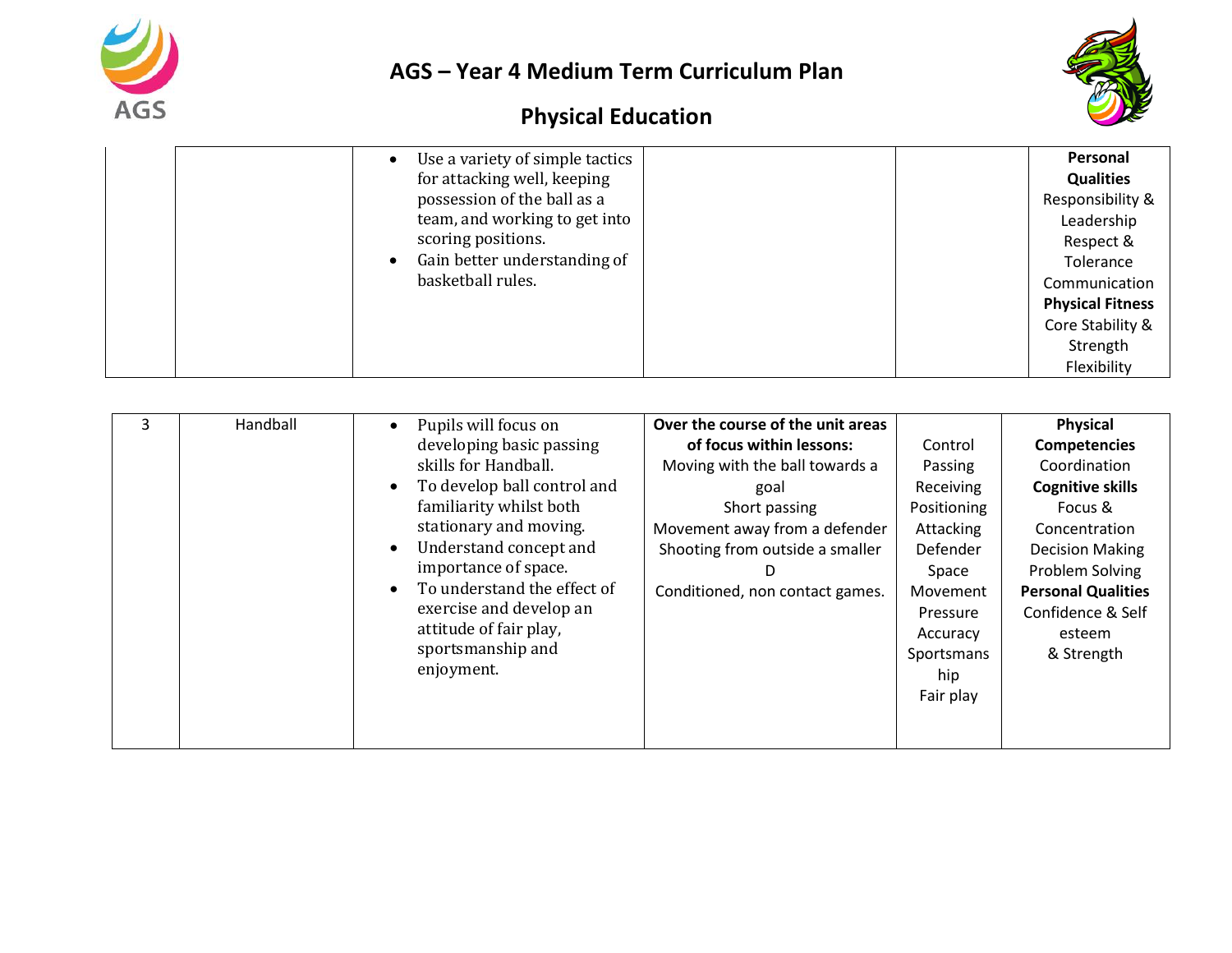



| 3 | Net games             | Students will focus on<br>$\bullet$<br>developing movement on<br>court, linking skills together<br>to form a rally.<br>The students will learn basic<br>attacking and defending<br>strategies and techniques.<br>Students will select and apply<br>their skills so that they can<br>carry out basic tactics with<br>the intention of outwitting<br>their opponents.<br>Students will highlight<br>strengths and weakness<br>inorder to improve their own<br>performances.                                                                 | Over the course of the unit areas<br>of focus within lessons:<br>Target familiarization & ready<br>position<br><b>Footwork and Movement</b><br>Catching and throwing<br>Game play<br><b>Rules and Scoring</b>                          | Sending<br>Receiving<br>Feeding<br>Anticipation<br>Scoring<br>Ready<br>position<br>Stance<br>Movement<br>Preparation<br>Teamwork<br>Communica<br>tion | <b>Physical</b><br><b>Competencies</b><br>Gross & Fine motor<br>skills<br>Coordination &<br>Fluency                                                        |
|---|-----------------------|-------------------------------------------------------------------------------------------------------------------------------------------------------------------------------------------------------------------------------------------------------------------------------------------------------------------------------------------------------------------------------------------------------------------------------------------------------------------------------------------------------------------------------------------|----------------------------------------------------------------------------------------------------------------------------------------------------------------------------------------------------------------------------------------|-------------------------------------------------------------------------------------------------------------------------------------------------------|------------------------------------------------------------------------------------------------------------------------------------------------------------|
|   | Striking and fielding | Pupils will develop the range<br>$\bullet$<br>and consistency of their<br>striking and fielding concepts<br>using basic variations of bats<br>to incorporate games such as<br>Rounder/Cricket/ T ball and<br>Danish Longball<br>Pupils will work on aiming<br>for space to outwit<br>opponents.<br>To implement simple tactics<br>to form a striking and fielding<br>principle.<br>Higher ability students may<br>progress to a drop feed ball.<br>Students to develop<br>$\bullet$<br>understanding of scoring in a<br>variety of games. | Over the course of the unit areas<br>of focus within lessons:<br>Throwing and Catching a ball to<br>move towards a target. (Chain)<br>Fielding/Stopping a ball<br>Retrieval of a ball<br>Striking a ball<br><b>Tactics</b><br>Gameplay | Accuracy<br>Aiming<br><b>Stance</b><br>Space<br>Grip<br>Preparation<br><b>Tactics</b><br>Sportsman-<br>ship<br>Teamwork                               | <b>Physical</b><br><b>Competencies</b><br>Coordination<br><b>Cognitive skills</b><br>Focus &<br>Concentration<br><b>Decision Making</b><br>Problem Solving |